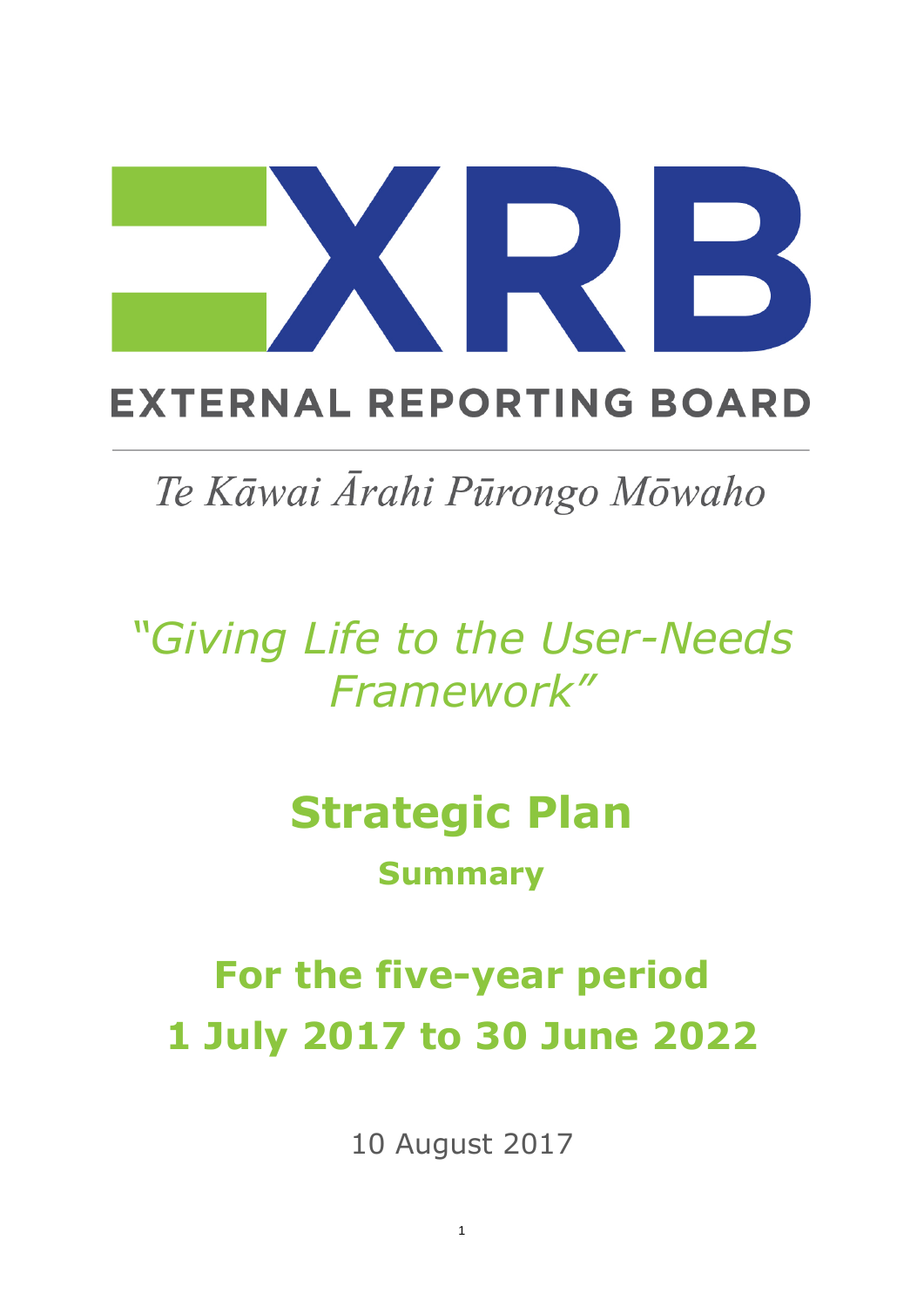# **Strategic Plan 1 July 2017 to 30 June 2022**

# *"Giving Life to the User-Needs Framework"*

## **Introduction**

This document summarises the External Reporting Board's (XRB) Strategic Plan for the five-year period from 1 July 2017 to 30 June 2022 1 . The foundations of this period, "*Giving Life to the User-*Needs Framework", are based the strategies of the XRB's Strategic Plan 2014–2019<sup>2</sup>. The XRB's strategies aim to contribute to building trust and confidence in New Zealand's standards frameworks as well as in the reporting by organisations across all sectors.

#### *First six years:*

- XRB organisation established;
- Accounting Standards Framework, Auditing & Assurance Standards Framework and associated standards developed and issued;
- User-needs research commenced;
- Strategies for influencing international boards developed and implemented; and
- Strategies for active and meaningful engagement with the constituency developed and implemented.

## **Overview of the XRB**

The XRB is an Independent Crown Entity initially established under the Financial Reporting Act 1993, with continued existence under section 11 of the Financial Reporting Act 2013. As a Crown Entity, the XRB is subject to the Crown Entities Act 2004.

*XRB's statutory functions under section 12 of the Financial Reporting Act 2013:*

- Develop and implement a strategy for accounting standards and auditing & assurance standards, and tiers of financial reporting
- Prepare and issue accounting standards
- Prepare and issue auditing & assurance standards
- Liaise with international counterparts

**The XRB's organisational structure**



-

| <b>XRB Board responsible for:</b>                             |
|---------------------------------------------------------------|
| General governance of the organisation                        |
| Overall financial reporting strategy                          |
| <b>Standards strategy</b>                                     |
| Oversight of the standard setting boards                      |
| NZASB - New Zealand Accounting Standards Board:               |
| Committee (sub-Board) of the XRB Board, responsible for       |
| accounting standard setting                                   |
| NZAuASB – New Zealand Auditing & Assurance Standards          |
| Board:                                                        |
| Committee (sub-Board) of the XRB Board, responsible for       |
| auditing & assurance standard setting                         |
| Staff team:                                                   |
| Provides technical and logistical support to the three Boards |

<sup>&</sup>lt;sup>1</sup> The full version of the XRB's Strategic Plan 1 July 2017 to 30 June 2022 can be accessed [here](https://www.xrb.govt.nz/about-xrb/publications/)

<sup>&</sup>lt;sup>2</sup> The foundations of the XRB's strategic plan are set out in detail in the XRB's Strategic Plan 1 [July 2014 to 30 June 2019.](https://www.xrb.govt.nz/dmsdocument/1942)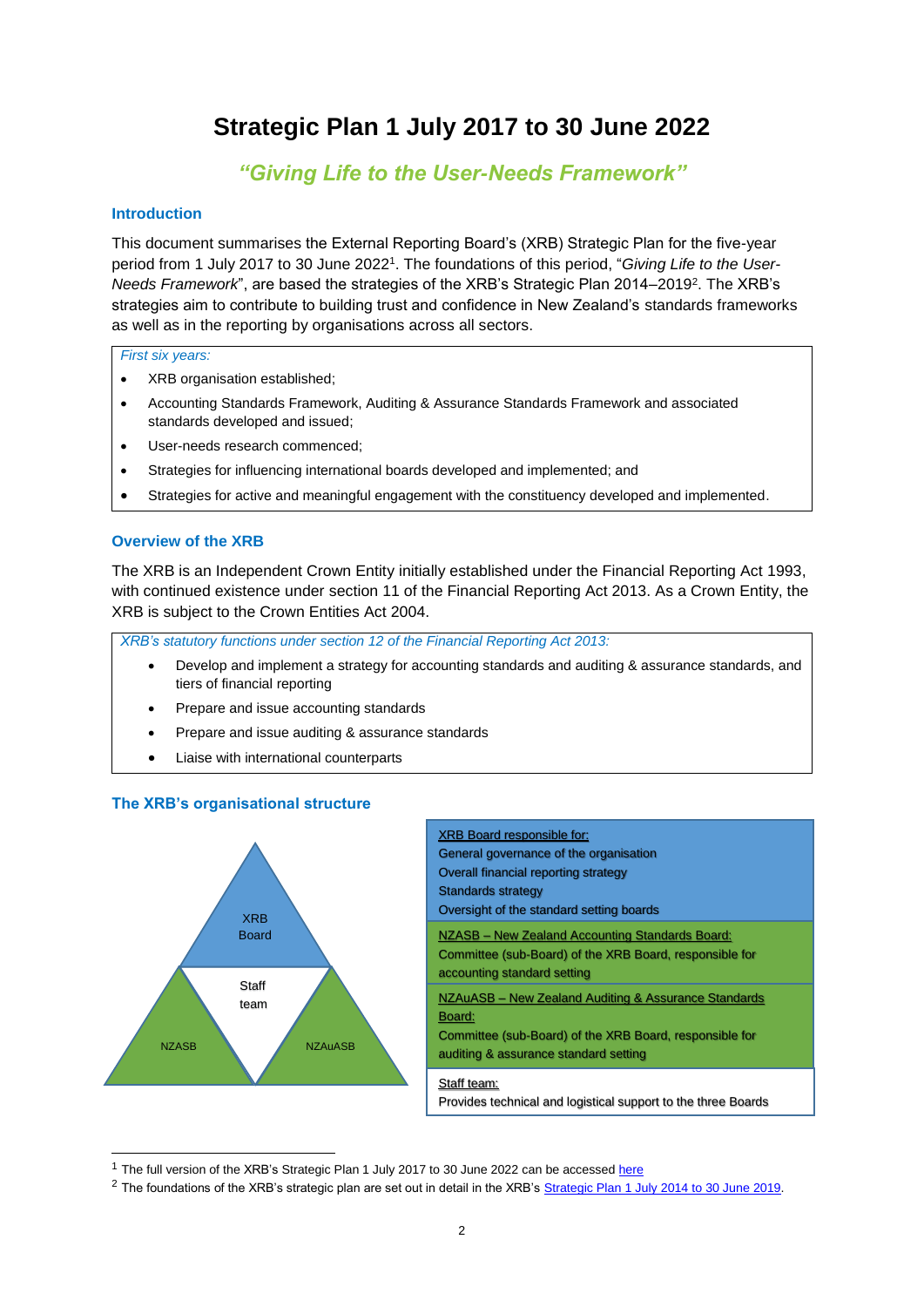# **Our Value Adding Model**

| <b>Intellectual Capital</b>                                                                                        |  |  |
|--------------------------------------------------------------------------------------------------------------------|--|--|
| • International accounting<br>standards                                                                            |  |  |
| $\bullet$ International assurance<br>standards<br>• Other international<br>pronouncements<br>• Legislative mandate |  |  |
|                                                                                                                    |  |  |

#### **Human Capital**

- Board members strategic & oversight
- Board members technical
- Advisory Panel
- Staff members technical and logistical support

#### **Relationship Capital**

- International standard setting boards
- Users of external reports
- Other stakeholders

#### **Financial Capital**

- Government funding
- XRB infrastructure

# **"New Zealandise"** • Comply with legislative

framework • Consistent with local user needs and

#### requirements **Due Process**

- Consultation
- Assessing feedback • "Listening"

# **Awareness raising**

- Webinars/seminars
- Constituency engagement

## • Guidance **Influencing and**

# **participating**

- Strategic relationship building & liaison
- Policy influence
	- Submissions • Staff projects
	- Board membership

### **Research**

• User needs

- Converged & harmonised
- Clear & understandable
- Cost beneficial
- Appropriate
- Consistent
- Implementable
- Transparent
- Accessible
- Proactive
- Responsive and timely
- 
- 
- Financial reporting strategy
- Accounting framework
- Assurance framework
- Accounting standards
- Assurance standards
- Authoritative notices
- Other international pronouncements
- New Zealand guidance
- Thought leadership

# Value Enablers Nature Creation Number 2011 Aims Aims Aims Aims And Autour Cutputs Autour Cutputs produced for

#### **Primary stakeholders**

- Users of financial reports
- Preparers of financial reports/entities (including those charged with governance)
- Assurance providers
- Regulators
- Policy/law makers

#### **Other stakeholders**

- Tertiary institutions
- Professional bodies
- Membership collectives (eg "umbrella" organisations for shareholders, not-forprofit/philanthropy entities etc)

| Value enablers | Resources and relationships used in our value creation process.                                                                                                            |  |
|----------------|----------------------------------------------------------------------------------------------------------------------------------------------------------------------------|--|
| Value creation | Processes utilised, together with the value enablers, to deliver outputs to our stakeholders; and<br>Learnings from our processes become feedback into our value enablers. |  |
| <b>Aims</b>    | Objectives driving the delivery of our outputs.                                                                                                                            |  |
| <b>Outputs</b> | Services created by our value adding model and contributing to our outcome goal.                                                                                           |  |

- - -
		-
- 
- Engender confidence
- 
- 
- 
- and trust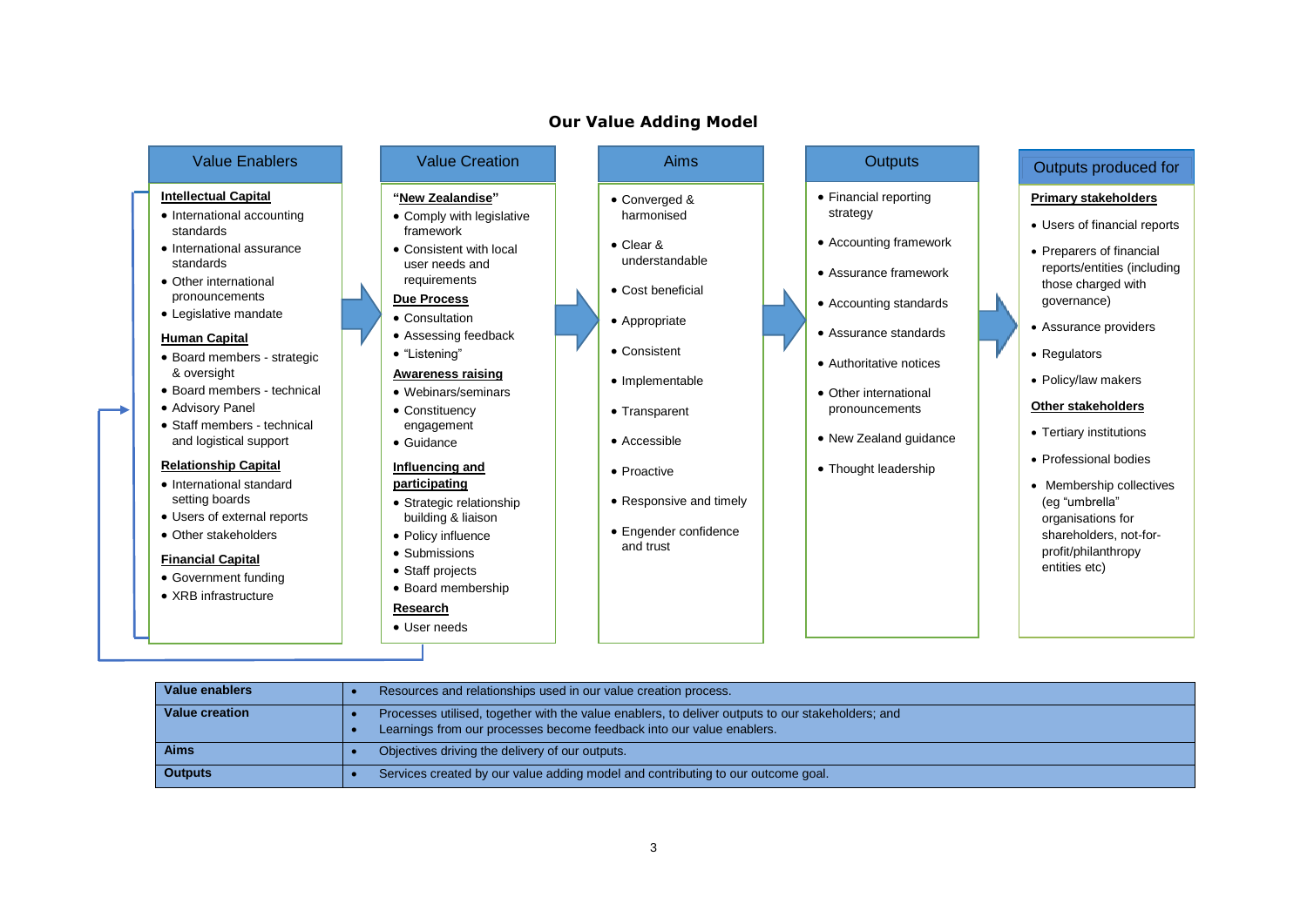# **XRB's Outcome, Impact and Output Performance Framework**



| Performance indicators [measures of success] for outcomes                                                                   |                                                                                                                                                                                                                           |                                                                                                                                                                                    |  |
|-----------------------------------------------------------------------------------------------------------------------------|---------------------------------------------------------------------------------------------------------------------------------------------------------------------------------------------------------------------------|------------------------------------------------------------------------------------------------------------------------------------------------------------------------------------|--|
| <b>Increased confidence</b>                                                                                                 | Improved ability to compete                                                                                                                                                                                               | <b>Improved accountability</b>                                                                                                                                                     |  |
| Enduring policy of<br>international<br>convergence/harmonisation,<br>sector-specific standards and<br><b>Tier Structure</b> | Continuation of XRB's policy on<br>influencing international boards<br>Independent reports/ studies/<br>$\bullet$<br>comment on New Zealand's:<br>international<br>$\bigcirc$<br>competitiveness/<br>competitive position | Continuation of XRB's policy of<br>$\bullet$<br>ensuring corporate information<br>meet user needs using findings<br>from XRB and independent<br>New Zealand user-needs<br>research |  |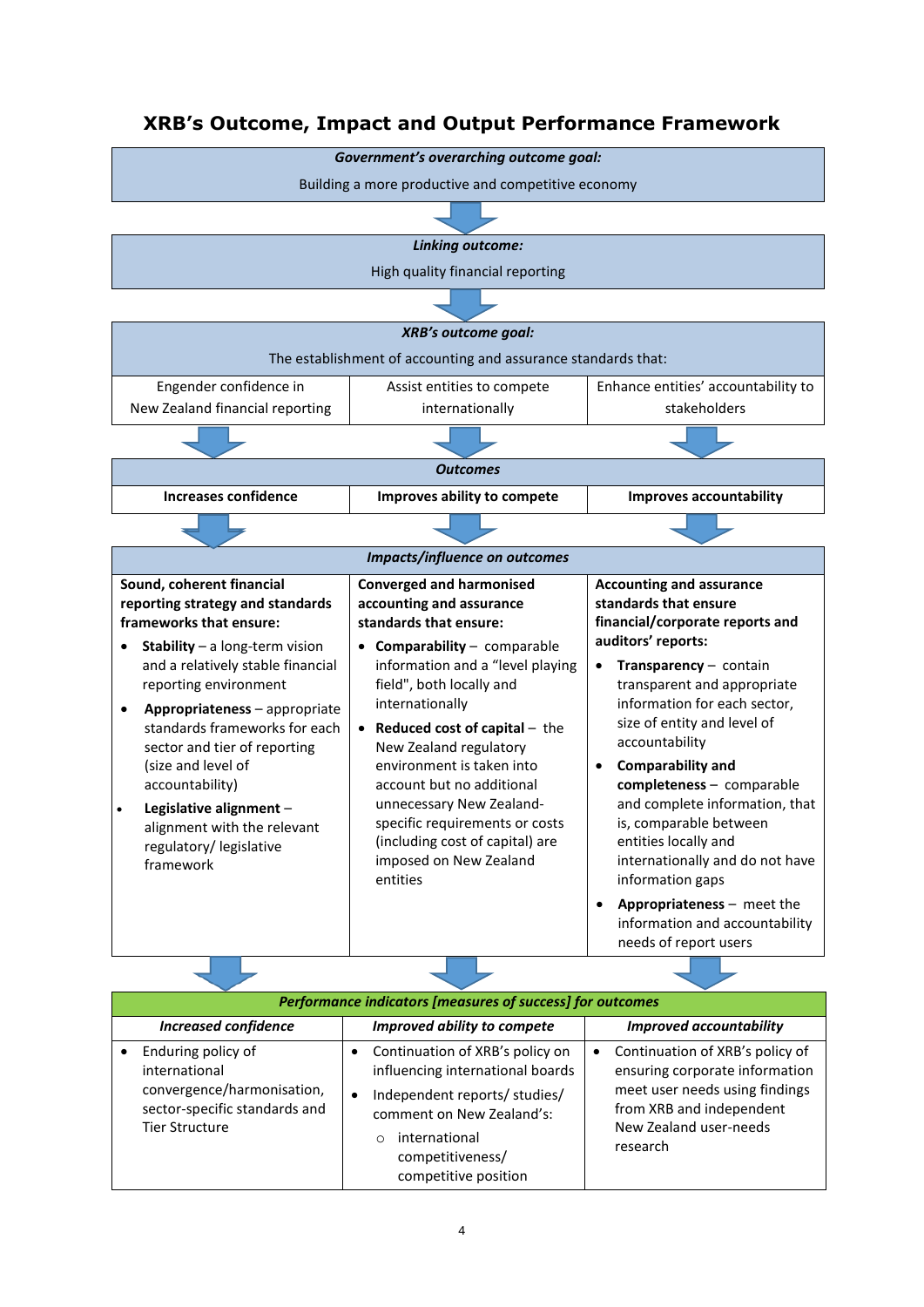|                                                                                                | Consistency of standards<br>frameworks with legislative<br>frameworks                                 | ranking attributable to<br>$\circ$<br>accounting and assurance<br>standards             | Independent reports/ studies/<br>$\bullet$<br>comment about:<br>transparency and<br>$\circ$                 |
|------------------------------------------------------------------------------------------------|-------------------------------------------------------------------------------------------------------|-----------------------------------------------------------------------------------------|-------------------------------------------------------------------------------------------------------------|
|                                                                                                | Reliability of financial<br>reporting strategy and<br>standards frameworks that                       | reaction to international<br>$\circ$<br>reporting trends                                | understandability of<br>reported corporate<br>information                                                   |
|                                                                                                | require infrequent changes                                                                            |                                                                                         | audit quality<br>$\circ$                                                                                    |
|                                                                                                | Responsiveness and<br>timeliness of standards<br>frameworks to legislative<br>changes and stakeholder |                                                                                         | stakeholder awareness of<br>$\Omega$<br>wider corporate reporting<br>and non-financial reporting<br>matters |
|                                                                                                | feedback                                                                                              |                                                                                         | Independent feedback from<br>$\bullet$                                                                      |
|                                                                                                | Number of requests from                                                                               |                                                                                         | other regulatory bodies about                                                                               |
|                                                                                                | stakeholders for changes to<br>standards frameworks                                                   |                                                                                         | the requirements of standards                                                                               |
|                                                                                                |                                                                                                       | Responsiveness of standards to new (or amended) international<br>$\bullet$<br>standards |                                                                                                             |
|                                                                                                |                                                                                                       | Number of requests for New Zealand-specific amendments to<br>$\bullet$                  | standards that are not related to legislative or standards frameworks                                       |
|                                                                                                |                                                                                                       |                                                                                         | Timeliness of changes to standards to reflect stakeholder feedback                                          |
|                                                                                                | Findings from domestic and international stakeholder survey on XRB's work<br>$\circ$                  |                                                                                         |                                                                                                             |
|                                                                                                |                                                                                                       |                                                                                         |                                                                                                             |
|                                                                                                |                                                                                                       | Outputs to influence achievement of outcome goal                                        |                                                                                                             |
| Financial Reporting Strategy, Accounting Framework, Assurance Framework and thought leadership |                                                                                                       |                                                                                         |                                                                                                             |
|                                                                                                | Accounting Standards, Authoritative Notices, other international                                      |                                                                                         |                                                                                                             |
|                                                                                                | pronouncements and New Zealand guidance                                                               |                                                                                         |                                                                                                             |
|                                                                                                | Auditing & Assurance Standards, other international pronouncements                                    |                                                                                         |                                                                                                             |

and New Zealand guidance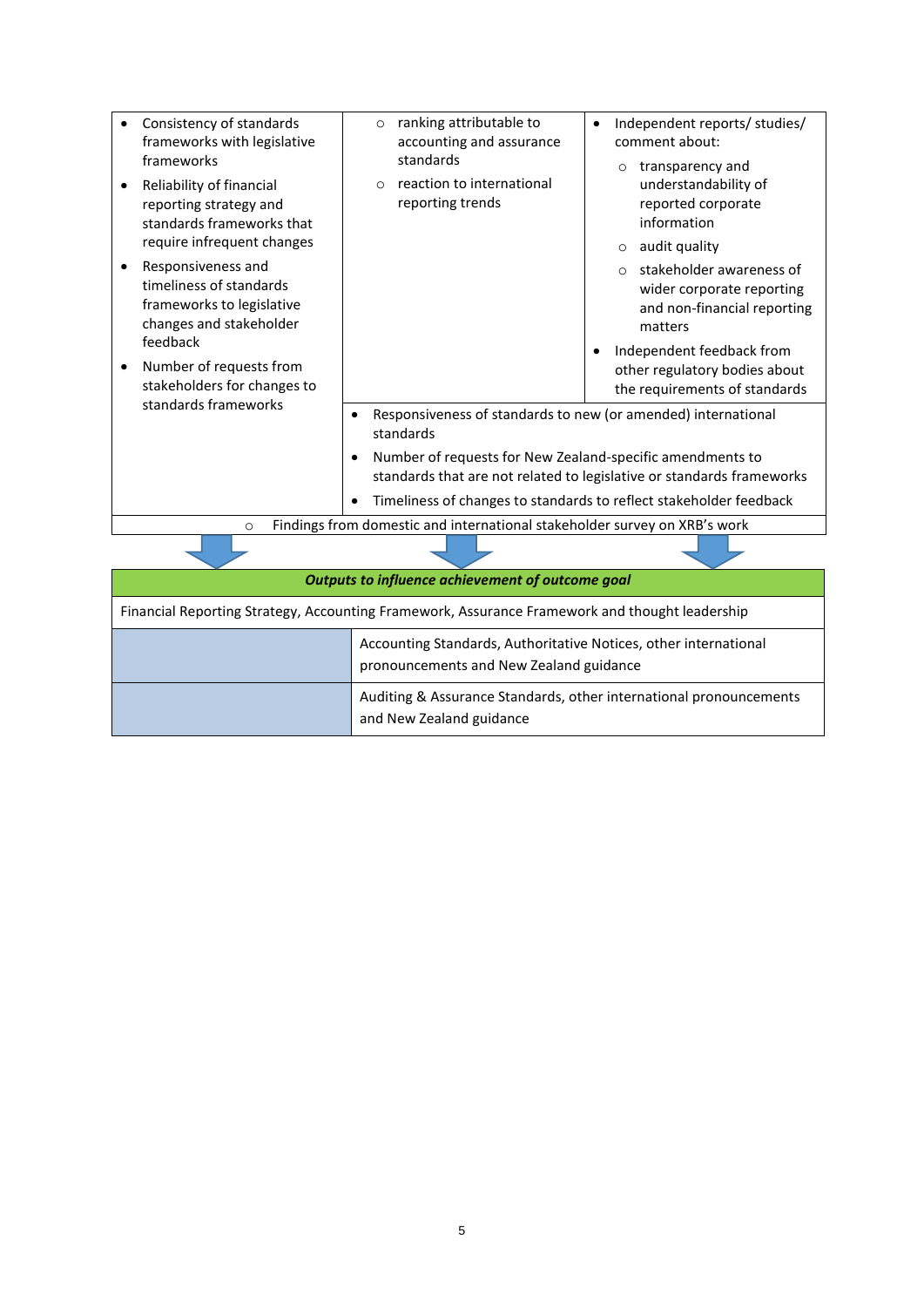# **Strategic Priorities – 2017-2022**

The XRB's outcome goal in the period 2017-2022 will be achieved through a number of specific strategies, as set out below:

| <b>Overarching Strategy - Broad strategic approach</b>                                                                                                            |                                                                                                                                                                                                                                                                                                                            |  |  |  |
|-------------------------------------------------------------------------------------------------------------------------------------------------------------------|----------------------------------------------------------------------------------------------------------------------------------------------------------------------------------------------------------------------------------------------------------------------------------------------------------------------------|--|--|--|
| Maintaining the existing financial reporting strategy including the two-sector, multi-standards, multi-tier<br>$\bullet$<br><b>Accounting Standards Framework</b> |                                                                                                                                                                                                                                                                                                                            |  |  |  |
| Continuing the convergence and harmonisation approach (where applicable) for both accounting and<br>$\bullet$<br>auditing & assurance standards                   |                                                                                                                                                                                                                                                                                                                            |  |  |  |
| <b>Specific Strategy</b>                                                                                                                                          | To be achieved by                                                                                                                                                                                                                                                                                                          |  |  |  |
| <b>Specific Strategy 1: Maintain</b><br>and Enhance Existing<br><b>Standards</b>                                                                                  | Continuing with a period of relative stability in standards for the next two<br>years (pending a review in the 2019-2020 period) of the standards<br>frameworks to allow the constituency to implement and adapt to the<br>standard reforms of 2011-2016;                                                                  |  |  |  |
|                                                                                                                                                                   | Maintaining the existing suites of standards so that they are of a high<br>quality and remain consistent with international standards and Australian<br>standards (where applicable);                                                                                                                                      |  |  |  |
|                                                                                                                                                                   | Identifying and addressing any deficiencies or gaps in existing standards<br>that are significant to user-needs and the quality of financial reporting; and                                                                                                                                                                |  |  |  |
|                                                                                                                                                                   | Expanding, where necessary, the XRB's legal mandate in relation to the<br>issue of standards to better meet user needs and market demands.                                                                                                                                                                                 |  |  |  |
| <b>Specific Strategy 2: Undertake</b><br><b>User-needs Research</b>                                                                                               | Undertaking deliberate, organised research into the financial and non-<br>financial information needs of the various users of our standards:                                                                                                                                                                               |  |  |  |
|                                                                                                                                                                   | as a basis for considering enhancements to the financial reporting<br>$\bullet$<br>framework or specific standards in the future; and                                                                                                                                                                                      |  |  |  |
|                                                                                                                                                                   | to help inform efforts to influence the work of the international<br>standard setting boards; and                                                                                                                                                                                                                          |  |  |  |
|                                                                                                                                                                   | Undertaking a post-implementation review of the standards frameworks in<br>the period 2019-2020, including of the costs and benefits aspects of the<br>standards frameworks.                                                                                                                                               |  |  |  |
| <b>Specific Strategy 3: Influence</b>                                                                                                                             | Support the overarching strategy of international convergence by actively:                                                                                                                                                                                                                                                 |  |  |  |
| the International Boards                                                                                                                                          | Seeking to influence the work of the international boards during the<br>$\bullet$<br>early stages of standards development through "influencing<br>strategies" specific to each international board so that standards are<br>relevant to New Zealand entities;                                                             |  |  |  |
|                                                                                                                                                                   | Participating in the work of the international standard setting boards<br>$\bullet$<br>through relationships, contribution by staff and, where appropriate,<br>representation on international boards; and                                                                                                                 |  |  |  |
|                                                                                                                                                                   | Monitoring international developments to stay informed of, and<br>$\bullet$<br>respond to, any major disruptions in the international standard setting<br>structure and environment.                                                                                                                                       |  |  |  |
| <b>Specific Strategy 4: Enhance</b>                                                                                                                               | Continuing to develop standards in a collaborative manner with the                                                                                                                                                                                                                                                         |  |  |  |
| <b>Constituency Engagement</b><br>and Support                                                                                                                     | constituency and to this end:<br>Implementing engagement strategies and approaches to enhance the<br>$\bullet$<br>level and quality of constituency engagement, including widening the<br>membership representation of the External Reporting Advisory Panel<br>(XRAP) as a platform for constituency and market feedback; |  |  |  |